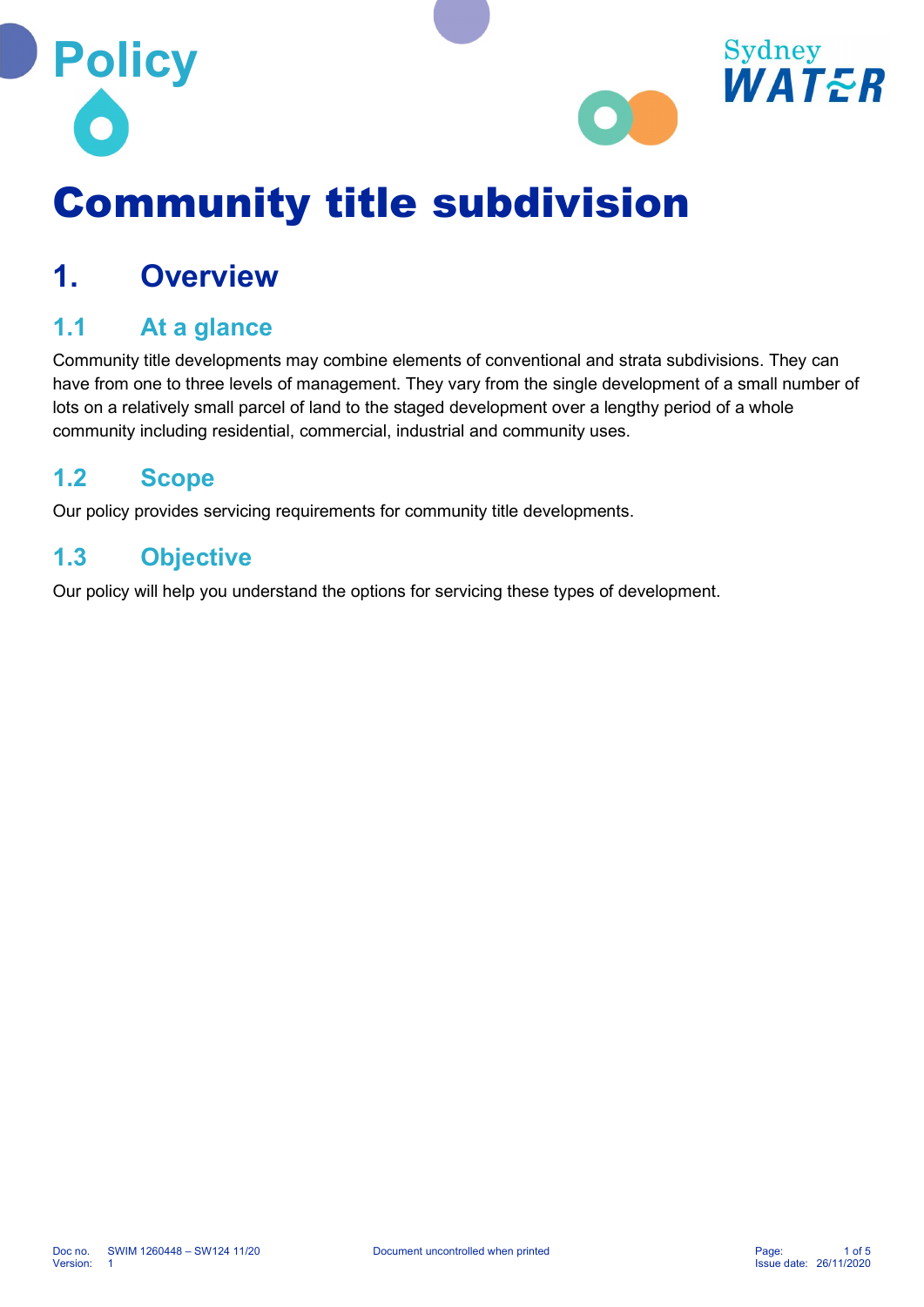## 2. Policy in detail

#### 2.1 Development referral

Most councils, or other development consent authorities, require community title developments to be referred to us for a Section 73 Compliance Certificate. This is part of the Sydney Water Act 1994 and applies to both development applications and subdivision components. To obtain a Section 73 Certificate, you must satisfy our servicing requirements for the proposed development.

#### 2.2 Servicing requirements

All developments must be provided with services in line with Connecting to Sydney Water systems.

If you're developing a community title development, you have four choices on how it can be serviced:

- A. You can extend our existing mains, adhering to our standards, to provide a point of connection for each lot as defined in the Connecting to Sydney Water systems policy. You pay for the design and construction of the extension, but we maintain ownership and maintenance.
- B. You can construct private service mains, within the bounds of your development, to provide a point of connection for each lot. Under this option, maintenance and renewal of these services remains your responsibility (unless we require servicing as per scenario C).
- C. However, where a future extension to other properties (that are not part of the community title) is likely, then the main passing through the community title must be provided as an extension of our main as per scenario A. However, the other mains in the development can be private as per scenario B.
- D. You can provide a combination of extensions to our mains and construction of private services at the discretion of the developer, provided the planning considers scenario C.

The requirement to provide an extension of our mains in options C and D above, rather than allowing private mains, protects the interests of all customers by ensuring continuity of supply/service to all while addressing the needs of the community title development. This allows us to meet our Customer Contract obligations.

During the investigation stage, we'll need to determine whether any lines through the development will form part of the ultimate Sydney Water network of services for the catchment or zone. To facilitate such investigations, it will be necessary for us to determine the network of systems required and prepare appropriate plans.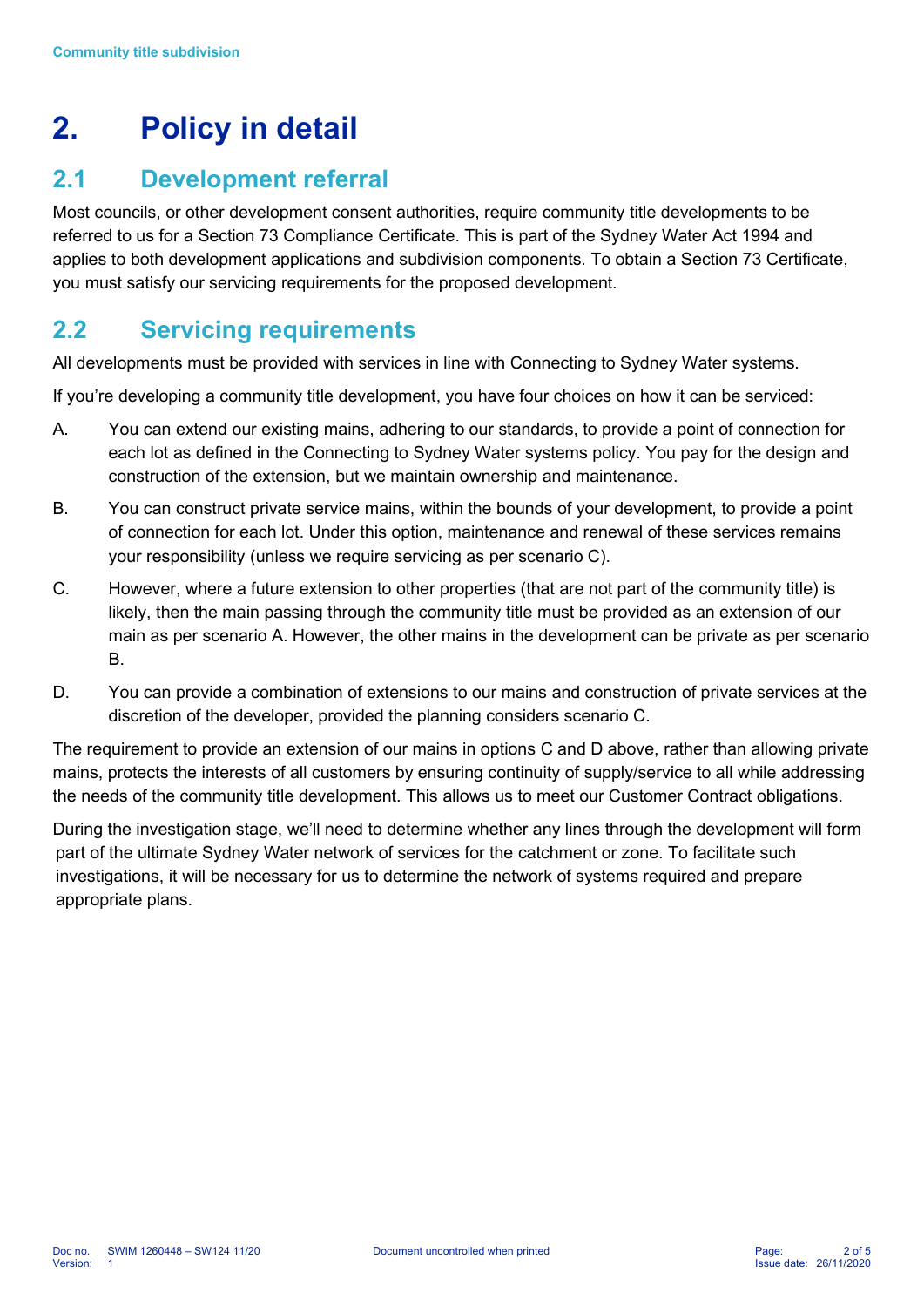#### 2.3 Developer charges

You'll be charged a developer charge if your community title is in within our recycled water area. These charges are to recover the costs of infrastructure for urban development. These charges are in accordance with the determinations set by the Independent Pricing and Regulatory Tribunal.

#### 2.4 Local amplification works

If the works will benefit other development, we'll fund the upsizing component. See Connecting to Sydney Water systems and Developer charges for more information.

Where amplification works are required, that only benefit your development, you must pay or construct them up-front in line with our normal processes. Unless the amplification works can be staged, in which case the payment and developer construction can also be staged, under certain conditions.

When works are being staged, we'll need to make sure future stages meet our requirements. This may be achieved in various ways, such as limitations on water draw-off, bonding of future stages and/or appropriate arrangements with councils regarding development/building approvals.

The prediction of future stage requirements for large developments can be difficult because of the possibility of changes in scope. Accordingly, the arrangements made with developers and councils must emphasise the possibility of changes in requirements, with emphasis on the need to inform future purchasers of the arrangements.

#### 2.5 You're extending our services

If you choose to extend our services, then appropriate easements must be created when necessary. These are explained in Section 2.9 Services access. For example, a basic principle for water mains is that they must be constructed in community property or commonly administered private property or a dedicated roadway, with 24-hour vehicular access and covered by an easement.

#### 2.6 You're creating private services

The private services arrangement is only accepted under the following conditions:

1. Mains constructed as private services must comply with the Plumbing Code of Australia. Private services that include a wastewater (sewage) pumping station will only be accepted if storage/treatment before discharge will meet our requirements to prevent odours.

#### Notes:

- For water services in unusual situations, such as low-pressure water areas, steep terrain or for long lengths of service line, upsizing of the line(s) above that required by the National Plumbing Code may be necessary for our approval.
- When connecting to our system, it may be appropriate for one connection to be made to the main and a single service laid to the property boundary where individual services can then be laid off this pipe to serve individual properties.
- 2. We make no representation that the private water-related services intended to be provided are suitable.
- 3. If a request is made at any time in the future by the developer or future owner to Sydney Water for a Sydney Water extension to replace the private services for any reason, then the applicant must construct the extension at Sydney Water standards including appropriate easements, fund it and transfer ownership.
- 4. We generally won't provide maintenance services to the private services.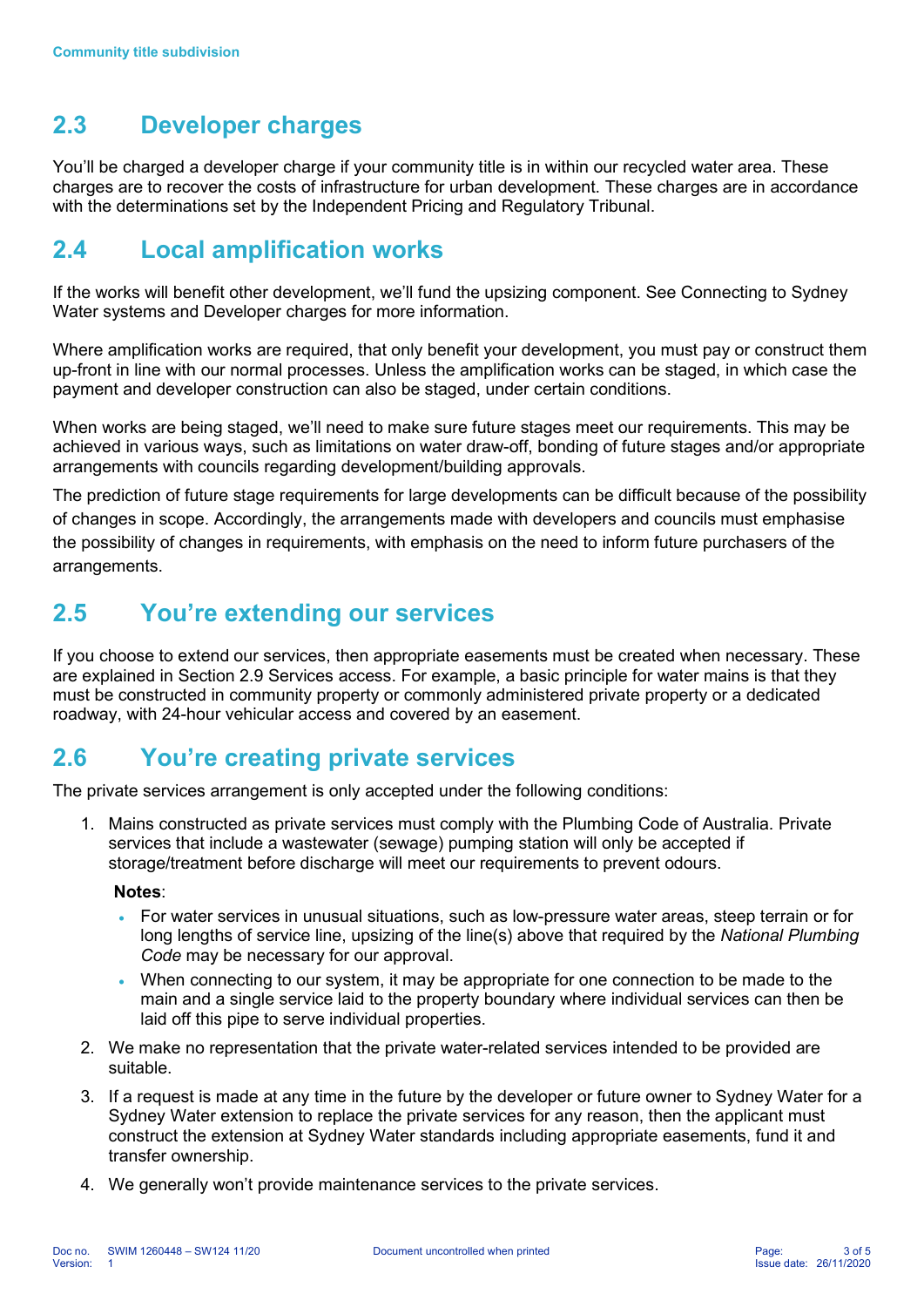- 5. Conditions 1 to 5 shall not be deleted, varied or modified without the written consent from us.
- 6. You are encouraged to do all that is reasonably necessary to inform purchasers of lots in the community title about the existence and implications of the private service.

According to condition 1, you must provide us with discharge rate and quality of effluent details, so we may determine if we will accept any pumping station proposed.

According to conditions 2 to 5, we'll only issue the Section 73 Compliance Certificate after the inclusion of appropriate clauses in the Community Management Statement. Such clauses must be approved by us and, as provided in condition 5, they may only be deleted with our consent. This is required to safeguard us from future claims of inadequate service provision and pressure to extend our mains.

#### 2.7 Fire hydrants

If services are to be owned by us, fire hydrants must be provided to our standards. However, the provision of firefighting services is a matter for the developer, council and the NSW Fire Brigades.

When private services are being provided, private hydrants and firefighting services are a matter for the developer, council and NSW Fire Brigades.

Note: All works including surface fittings, hydrants and maintenance hole lids, must be to the National Plumbing Code and not be marked as our fittings.

#### 2.8 Metering requirements

All lots within a community title development must be metered according to our requirements.

All meters must adhere to our Water meter installation guidelines.

#### 2.9 Service access

Section 36 of the Community Title legislation provides for the creation of statutory easements. These are generally adequate for private services and should be created for our proposed services. However, we also require easement details to be included in the Community Plan and Management Statement. These details must adhere to our guidelines and cannot be changed without our approval.

The reason statutory easements are not satisfactory to us, is because they confer rights on us, but do not impose the restrictions necessary to enable operation and maintenance of the services to our standards. The requirements set out in the Community Plan and Management Statement will reflect our operational requirements to meet the specific needs created by the development with particular emphasis on access.

You must pay all costs associated with us establishing our easement requirements and must lodge a bond to ensure the satisfactory registration of easements after works have been completed and located by survey. However, a bond for early issue of certificate is not permitted, as completion of the works is required to allow definition of the easement.